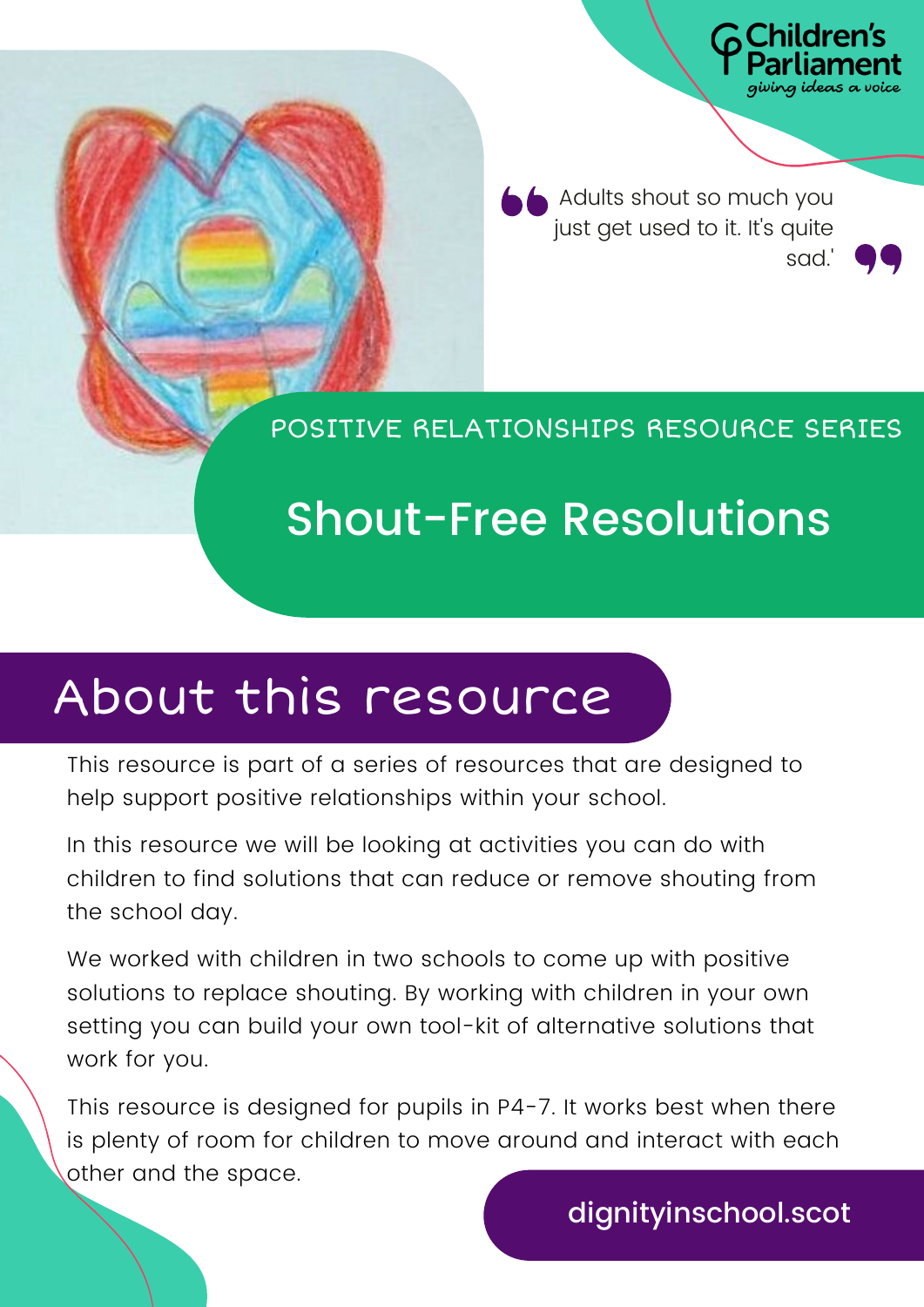

### What's in this resource?



#### Character Game

A drama warm-up designed to get children excited and ready for the drama based activities to follow.

#### Shouty Scenarios

A drama based activity where children create scenarios where shouting might take place and then creatively problem solve alternative endings.



#### What do I need?

#### Character Game

Lots of room Character Prompts A willingness to be a bit silly!

Shouty Scenarios Lots of room Access to any props the children might want

Both activities should take around 50 minutes to complete.

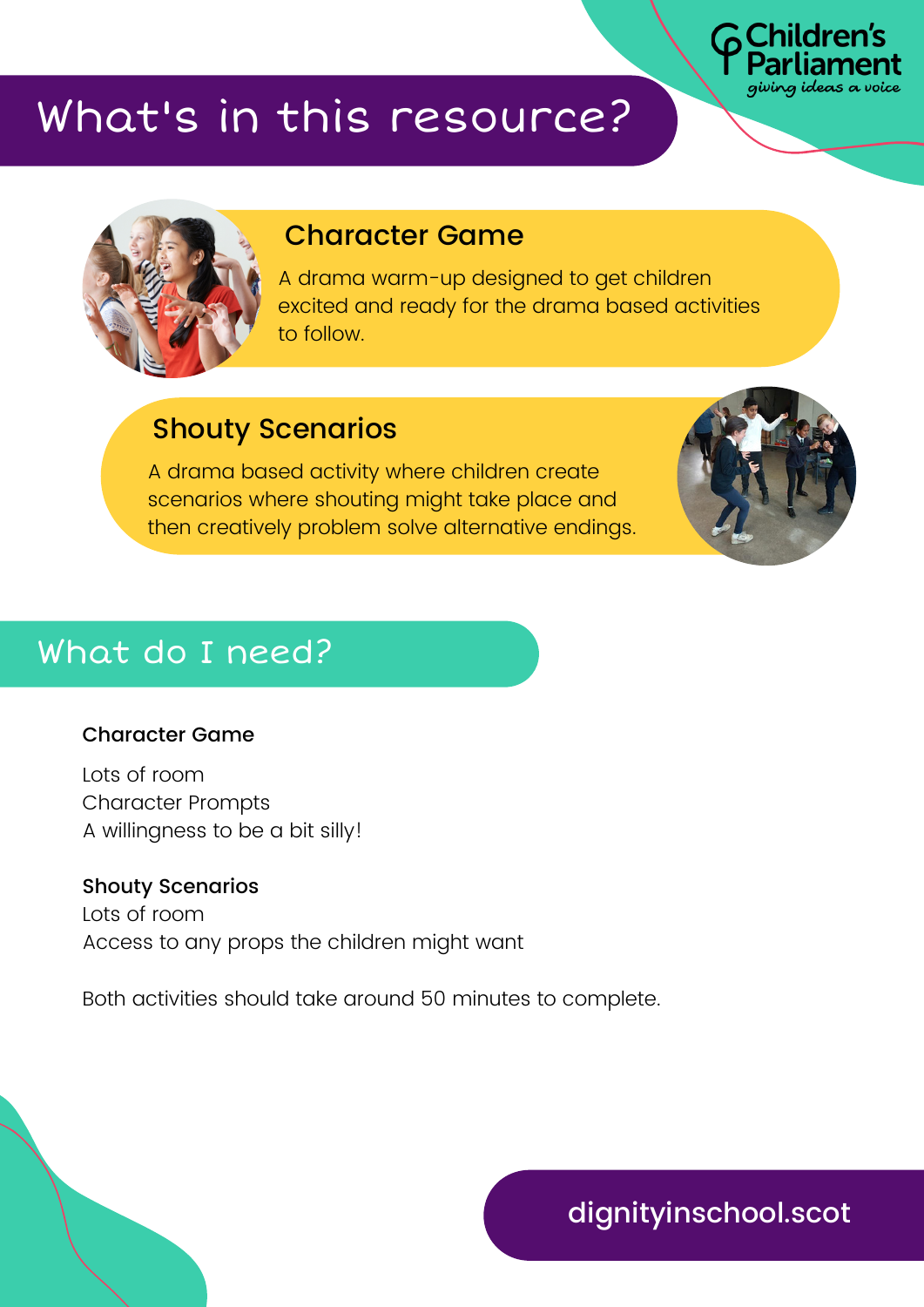### Check-In

Start together, standing in a circle. Check in with each child by asking them to show how they're feeling in either a pose or a dance move.

You can get them started by giving some examples:

- If you're happy you might be skipping
- If you're excited you might be pumping your arms
- If you're a bit tired you might be moving in slow motion

Go round the circle and have everyone (you too!) copy the movements each time a child strikes their pose or does their dance move to get everyone warmed up and ready for drama!

## Character Game (optional)

Now the children are warmed up a bit you can play a game together. Start by teaching them a silly sentence that they will need to repeat throughout the activity. You can create your own or use this:

'There a worm at the bottom of the garden and his name is Wiggly Wigglesworth.'

Explain that you're now going to become a series of characters and you'll need to say the sentence the way that your character would say it, with matching actions! Below is a list of characters you might want to try with your children:

- A pirate
- A witch
- A very shy little mouse
- A ferocious lion

After this activity the children should be warmed up and excited to get started on their Shouty Scenarios!

This warm-up activity is optional and you may decide to skip it if you are short on time. It is very effective at getting children in the right headspace for the session and building confidence in children that may be anxious about acting.



Idrer





dignityinschool.scot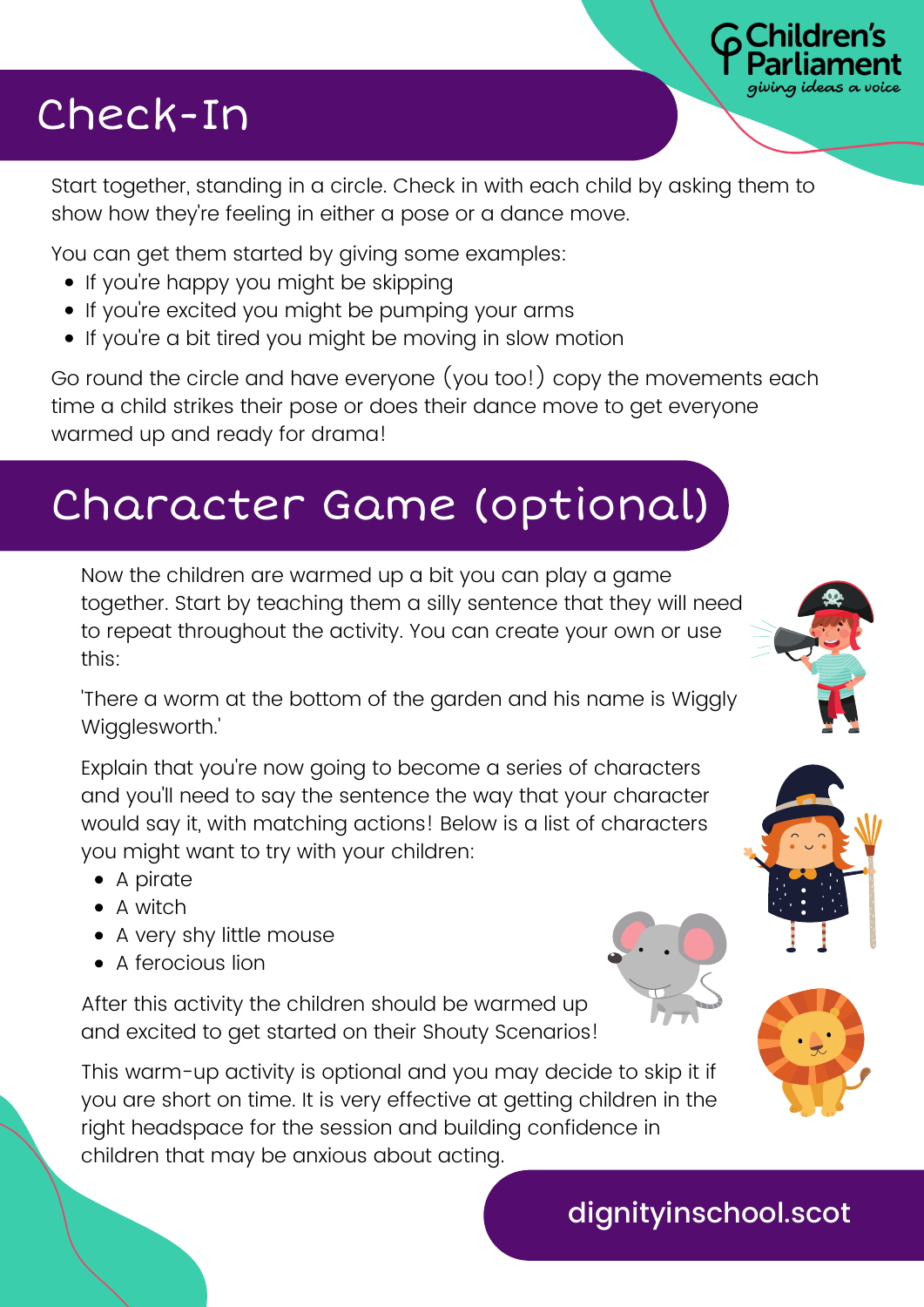# Shouty Scenarios

#### 30-40 minute activity working in small groups



This activity is designed to get children problem solving and finding solutions to situations that they find themselves in at school.

Idren's

This is a drama based activity which will also get children to think about their use of voice, movement and expression.

Explain that today you're going to be working together on trying to find alternative solutions to shouting by creating dramatic scenes together. In the circle brainstorm some ideas for when adults might shout in school. It is important for the adults in the room to be in listening mode throughout. Please don't 'challenge' children's contributions, it will all be worked on together as the session develops.

Split the children into groups of 4/5 and make sure they have plenty of room to move around. Ask them to decide in their group on a scenario where an adult might shout. Have them act out a scene from a point where everyone is calm until just before the shouting is about to happen. As the adult is about to shout they need to FREEZE.

Allow children about 10 minutes to create their scenes and their characters. There will be a real buzz and good level of noise in the room, embrace this so that children can be committed to the development of their scene.

Bring everyone back together to watch the performances. Ask children some reflective questions after each scene:

- What was happening in the scene?
- Why do you think the adult was about to shout?
- Do you think there would be another way to resolve this situation?
- How far back would we have to go to ensure there is no shouting?

Having chatted through each scene encourage groups to think about changing what happened at any point in their scene to resolve it differently. This change could be early on or right up to the point they've frozen.

For example, in the scene pictured above children were fighting over a pencil. They took their scene back tot he start and made sure the adult noticed the issue quickly and provided another pencil before the fight started.

#### dignityinschool.scot